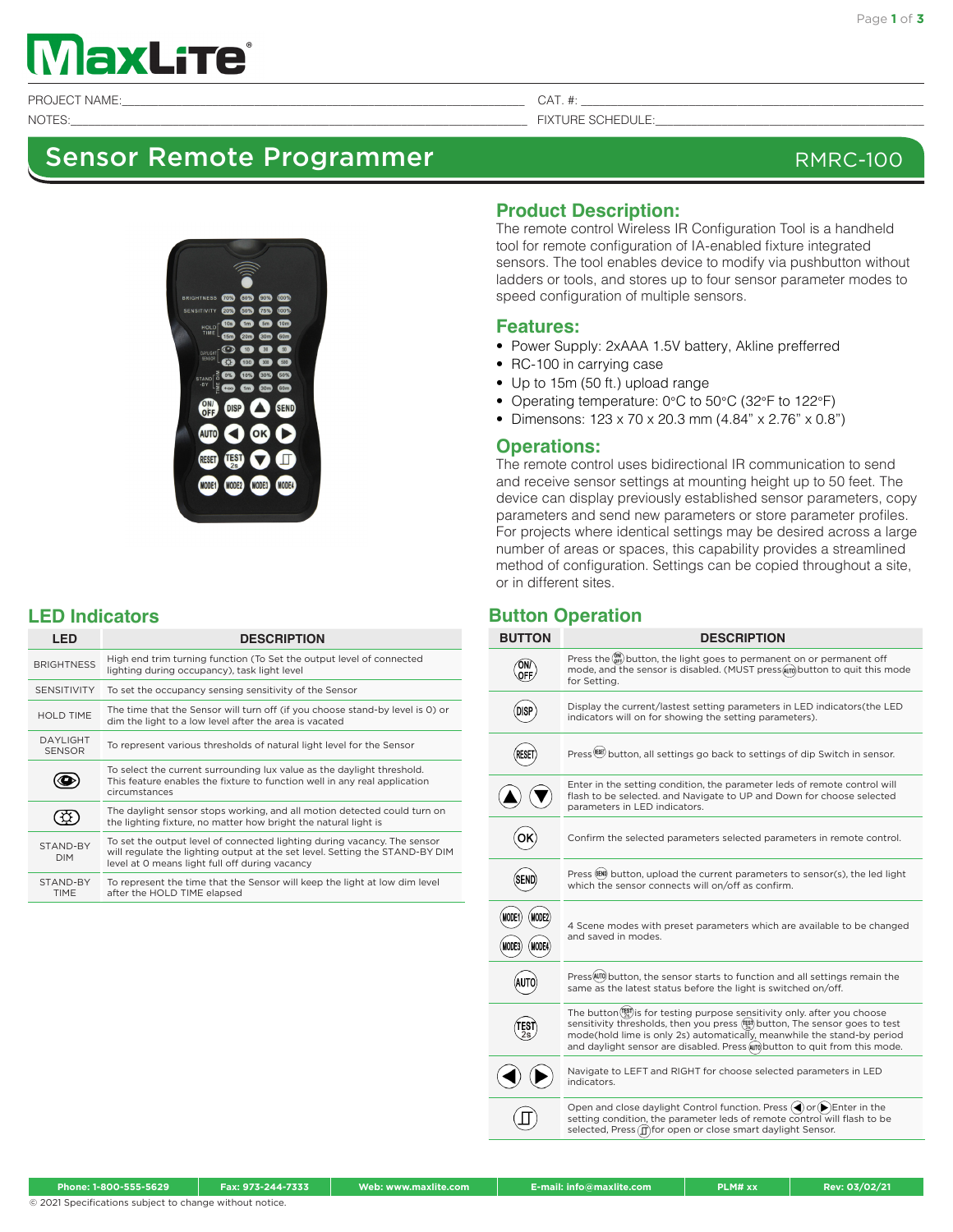# **MaxLite®**

## Sensor Remote Programmer RMRC-100

#### **Setting**

The SETTING Content contains all available settings and parameters for remote sensors. It allows you to change the available control, parameters, and operation of the sensor from factory default or current parameters.

### **Change multiple settings of sensor(s)**

- **1.** Press  $(x)$  button, the remote control leds will show the latest parameters you set.
- **NOTE:** if you push  $\binom{6W}{6F}$  button before, you must push  $\binom{6W}{6W}$  button to unlock the sensor.
- **2.** Press  $\left(\triangle\right)$  or  $\left(\nabla\right)$  enter in the setting condition, the parameter leds of remote control will flash to be selected, navigate to the desired setting by pressing  $\mathbf{A}(\mathbf{r})\mathbf{A}(\mathbf{r})$  to select the new parameters.
- **3.** Press ok to confirm all setting and saving.
- **4.** Aim at the target sensor and press to upload the new parameter, the led light which the sensor connects will on/off as confirm.
- **NOTE:** the setting works key step is by Push  $\Omega$  or  $\nabla$ , enter in the setting condition. **NOTE:** the led light which the sensor connects will on/off after getting the new parameter as confirm.
- **NOTE:** If you press  $\overline{O}$  button, the remote led indicators will show the latest parameters which were sent.

### **Change multiple setting of sensors with daylight control function**

- **1.** Press  $(\text{MS})$ , the remote led indicators will show the latest parameters.
- **2.** Press  $\textcircled{1}$  or  $\textcircled{1}$  enter in the setting condition, the parameter led indicators of remote control will flash to be selected.
- **3.** Press  $(\mathbb{I})$ , 2 led indicators will flash in daylight sensor settings, select daylight  $\binom{1}{1}$   $\binom{3}{1}$   $\binom{5}{1}$  as setpoint to light on Automatically, select daylight  $\omega$   $\omega$   $\omega$   $\omega$  as setpoint to light off Automatically.
- **4.** Press  $\overline{ox}$  to confirm all setting and saving.
- **5.** Aim at the target sensor and press  $\bullet\bullet\bullet$  to upload the new parameter. The led lightwhich the sensor connects will turn on/off.

#### **NOTE:**  $\Box$  is diabled by default.

- **1.** Open daylight Control function by push  $(\widehat{\mathbb{I}})$  when remote control is in setting condition.
- **2.** When the daylight control function sensors open, 2 Led indicators are flash in daylight sensor setting. Select daylight  $\binom{m}{k}$  as setpoint to light on Automatically, select daylight  $(m)$   $(m)$   $(m)$  as setpoint to light off automatically. When daylight control function close, 1 Led indicator is flash in the daylight sensor setting for choose daylight sensor threshold.
- **3.** When the daylight control function sensors open, the stand-by time is only  $(-\infty)$ .
- **4.** The daylight control function sensors take places of normal photocell sensor and works independently
- **5.** See Bi-level with daylight control function.

#### **Bi-level Control function**

**This function inside the motion sensor to achieve bi-level control. for some areas which require a light change notice before switch-off. The sensor offers 3 levels of light: 100%-->dimmed light (natural light is insufficient)-->off; and 2 periods of selectable waiting time: motion hold-time and stand-by period; Selectable daylight threshold and freedom of detection area.**



With sufficient ambient light, the light does not switch on when presence is detected.

With sufficient ambient light, the sensor switches on the light automatically when Occupancy.

After hold-time, the light dims to stand-by level if the surrounding ambient light is below the daylight threshold.



Light swtiches of automatically after the stand-by period elapses.

### **Bi-level with Daylight Control function**

Open daylight Control function by push  $\mathbb D$  when remote control is in setting condition.







The light turns on at task light level at occupancy.

The light dims to stand-by level after the hold-time.

The light remains in dimming level at night.

Settings on this demonstration: Hold-time: 1 minute setpoint to light on:50lux setpoint to light off:300lux Stand-by Dim: 20% Stand-by period: +oo (when Open daylight control function, the sland-by time is only  $(\overline{\bullet})$